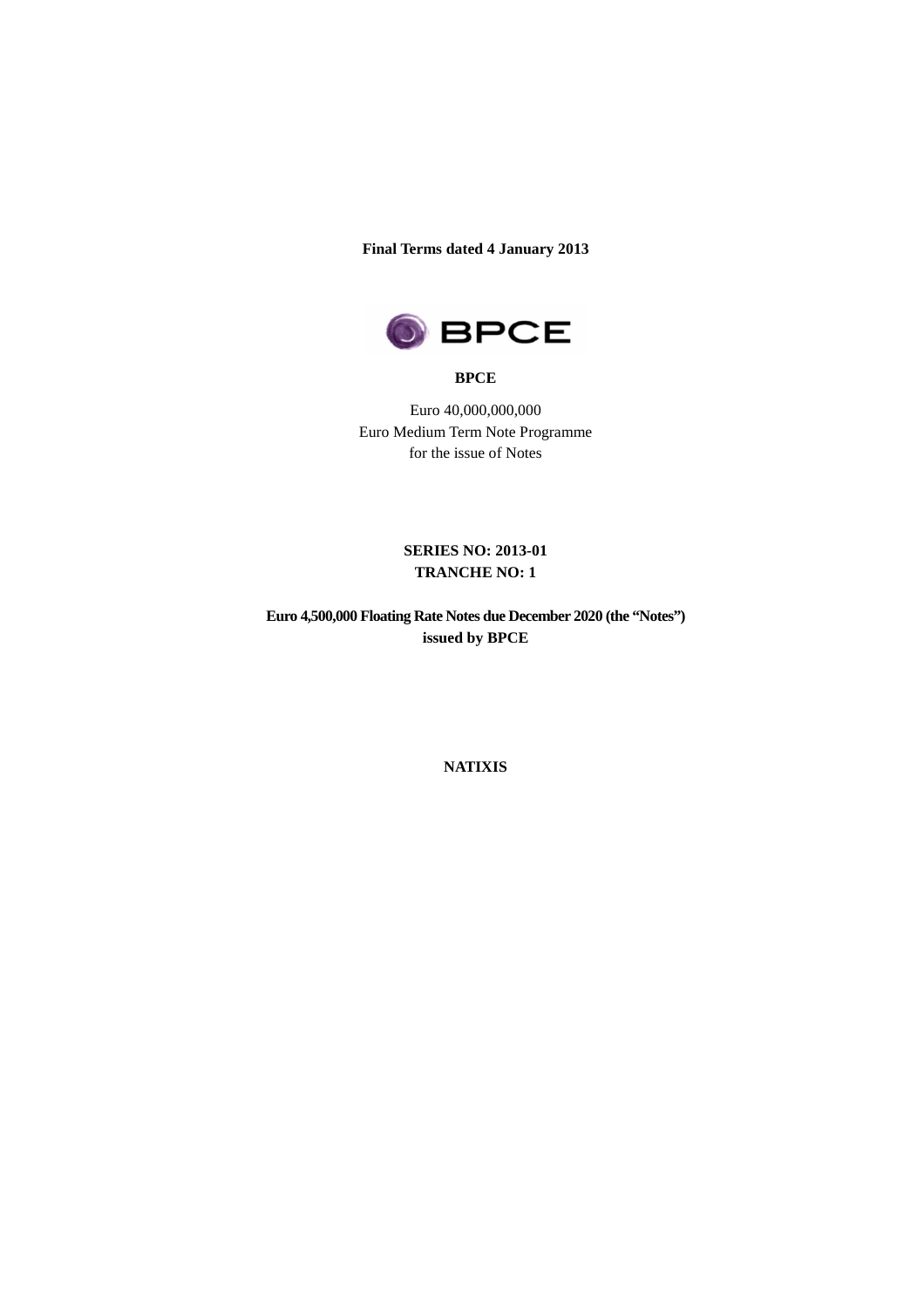#### **PART A – CONTRACTUAL TERMS**

Terms used herein shall be deemed to be defined as such for the purposes of the Conditions (the "**Conditions**") set forth in the Base Prospectus dated 26 November 2012 which received visa n°12-573 from the *Autorité des marchés financiers* (the "**AMF**") on 26 November 2012 which constitutesa base prospectus for the purposes of the Prospectus Directive (Directive 2003/71/EC) (the "**Prospectus Directive**") as amended (which includes the amendments made by Directive 2010/73/EU to the extent that such amendments have been implemented in a Member State of the European Economic Area).

This document constitutes the Final Terms of the Notes described herein for the purposes of Article 5.4 of the Prospectus Directive and must be read in conjunction with such Base Prospectus . Full information on the Issuer and the offer of the Notes is only available on the basis of the combination of these Final Terms and the Base Prospectus. The Base Prospectus is available for viewing at the office of the Fiscal Agent or each of the Paying Agents and on the website of the AMF (www.amf-france.org) and copies may be obtained from BPCE, 50 avenue Pierre Mendès-France, 75013 Paris, France.

| 1. | Issuer:                                                          |                                             | <b>BPCE</b>                                                                                                                                                      |  |
|----|------------------------------------------------------------------|---------------------------------------------|------------------------------------------------------------------------------------------------------------------------------------------------------------------|--|
| 2. | (i)                                                              | Series Number:                              | 2013-01                                                                                                                                                          |  |
|    | (ii)                                                             | Tranche Number:                             | 1                                                                                                                                                                |  |
|    | (iii)                                                            | Date on which the Notes become<br>fungible: | Not Applicable                                                                                                                                                   |  |
| 3. |                                                                  | Specified Currency or Currencies:           | Euro                                                                                                                                                             |  |
| 4. | <b>Aggregate Nominal Amount of Notes</b><br>admitted to trading: |                                             |                                                                                                                                                                  |  |
|    | (i)                                                              | Series:                                     | Euro 4,500,000                                                                                                                                                   |  |
|    | (ii)                                                             | Tranche:                                    | Euro 4,500,000                                                                                                                                                   |  |
| 5. | <b>Issue Price:</b>                                              |                                             | 100.00 per cent. of the Aggregate Nominal Amount                                                                                                                 |  |
| 6. | Specified Denomination(s):                                       |                                             | Euro 100,000                                                                                                                                                     |  |
| 7. | (i)                                                              | <b>Issue Date:</b>                          | 8 January 2013                                                                                                                                                   |  |
|    | (ii)                                                             | <b>Interest Commencement Date:</b>          | 8 January 2013                                                                                                                                                   |  |
| 8. | <b>Interest Basis:</b>                                           |                                             | Three $(3)$ month EURIBOR + 1.11 per cent. Floating Rate<br>(further particulars specified below).                                                               |  |
| 9. | <b>Maturity Date:</b>                                            |                                             | Interest Payment Date falling in or nearest to 21 December<br>2020.                                                                                              |  |
|    | 10. Redemption Basis:                                            |                                             | Subject to any purchase and cancellation or early<br>redemption, the Notes will be redeemed on the Maturity<br>Date at 100.00 per cent. of their nominal amount. |  |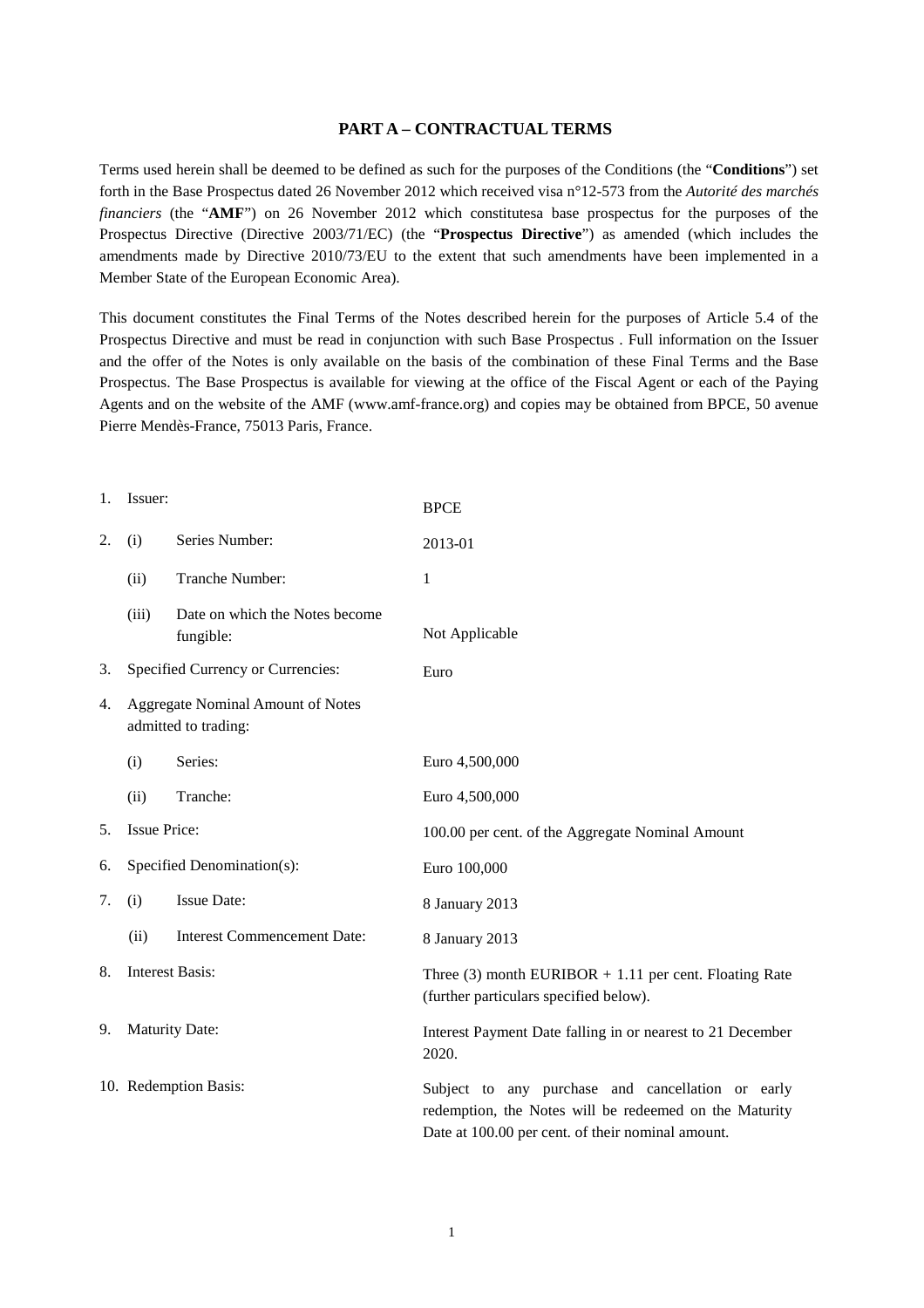|         |                       | 11. Change of Interest Basis:                                            | Not Applicable                                                                                                                                                                        |
|---------|-----------------------|--------------------------------------------------------------------------|---------------------------------------------------------------------------------------------------------------------------------------------------------------------------------------|
|         | 12. Put/Call Options: |                                                                          | Not Applicable                                                                                                                                                                        |
| 13. (i) |                       | Status of the Notes:                                                     | <b>Unsubordinated Notes</b>                                                                                                                                                           |
|         | (11)                  | Dates of the corporate authorisations<br>for issuance of Notes obtained: | Decision of the <i>Directoire</i> of the Issuer dated 4 June 2012<br>and decision of Mr. Roland Charbonnel, Director Group<br>Funding and Investor Relations, dated 21 December 2012. |

# **PROVISIONS RELATING TO INTEREST (IF ANY) PAYABLE**

|                                   |                                                                                     | Not Applicable                                                                                                                                                                                                                                                                                                                                                        |  |  |
|-----------------------------------|-------------------------------------------------------------------------------------|-----------------------------------------------------------------------------------------------------------------------------------------------------------------------------------------------------------------------------------------------------------------------------------------------------------------------------------------------------------------------|--|--|
| 15. Floating Rate Note Provisions |                                                                                     | Applicable                                                                                                                                                                                                                                                                                                                                                            |  |  |
| (i)                               | Interest Period(s):                                                                 | The period beginning on (and including) the Interest<br>Commencement Date and ending on (but excluding) the<br>First Interest Payment Date and each successive period<br>beginning on (and including) a Specified Interest Payment<br>Date and ending on (but excluding) the next succeeding<br>Specified Interest Payment Date.                                      |  |  |
|                                   |                                                                                     | For the avoidance of doubt, the first Interest Period<br>Interest<br>Commencement<br>between<br>the<br>Date<br>and<br>1 March 2013 (the "First Interest Period") will be short<br>and the final Interest Period between 1 September 2020<br>and the Maturity Date (the "Last Interest Period") will be<br>long (further particulars specified below in item 16 (ix)). |  |  |
| (ii)                              | Specified Interest Payment Dates:                                                   | Interest payable quarterly in arrear on 1 December, 1<br>March, 1 June, 1 September in each year, commencing on<br>1 March 2013 all such dates being subject to adjustment in<br>accordance with the Business Day Convention set out in<br>item (iv) below and to interpolation (further particulars<br>specified below in item16 (ix) below).                        |  |  |
| (iii)                             | First Interest Payment Date:                                                        | 1 March 2013 subject to adjustement in accordance with<br>the Business Day Convention set out in (iv) below.                                                                                                                                                                                                                                                          |  |  |
| (iv)                              | <b>Business Day Convention:</b>                                                     | Modified Following Business Day Convention                                                                                                                                                                                                                                                                                                                            |  |  |
| (v)                               | <b>Interest Period Date:</b>                                                        | Not Applicable                                                                                                                                                                                                                                                                                                                                                        |  |  |
| (vi)                              | Business Centre(s):                                                                 | Not Applicable                                                                                                                                                                                                                                                                                                                                                        |  |  |
|                                   | Interest is/are to be determined:                                                   | Screen Rate Determination                                                                                                                                                                                                                                                                                                                                             |  |  |
|                                   | Rate(s) of Interest and/or Interest<br>Amount(s) (if not the Calculation<br>Agent): | Not Applicable                                                                                                                                                                                                                                                                                                                                                        |  |  |
| (ix)                              | Screen Rate Determination:                                                          | Applicable                                                                                                                                                                                                                                                                                                                                                            |  |  |
|                                   |                                                                                     | 14. Fixed Rate Note Provisions<br>(vii) Manner in which the Rate(s) of<br>(viii) Party responsible for calculating the                                                                                                                                                                                                                                                |  |  |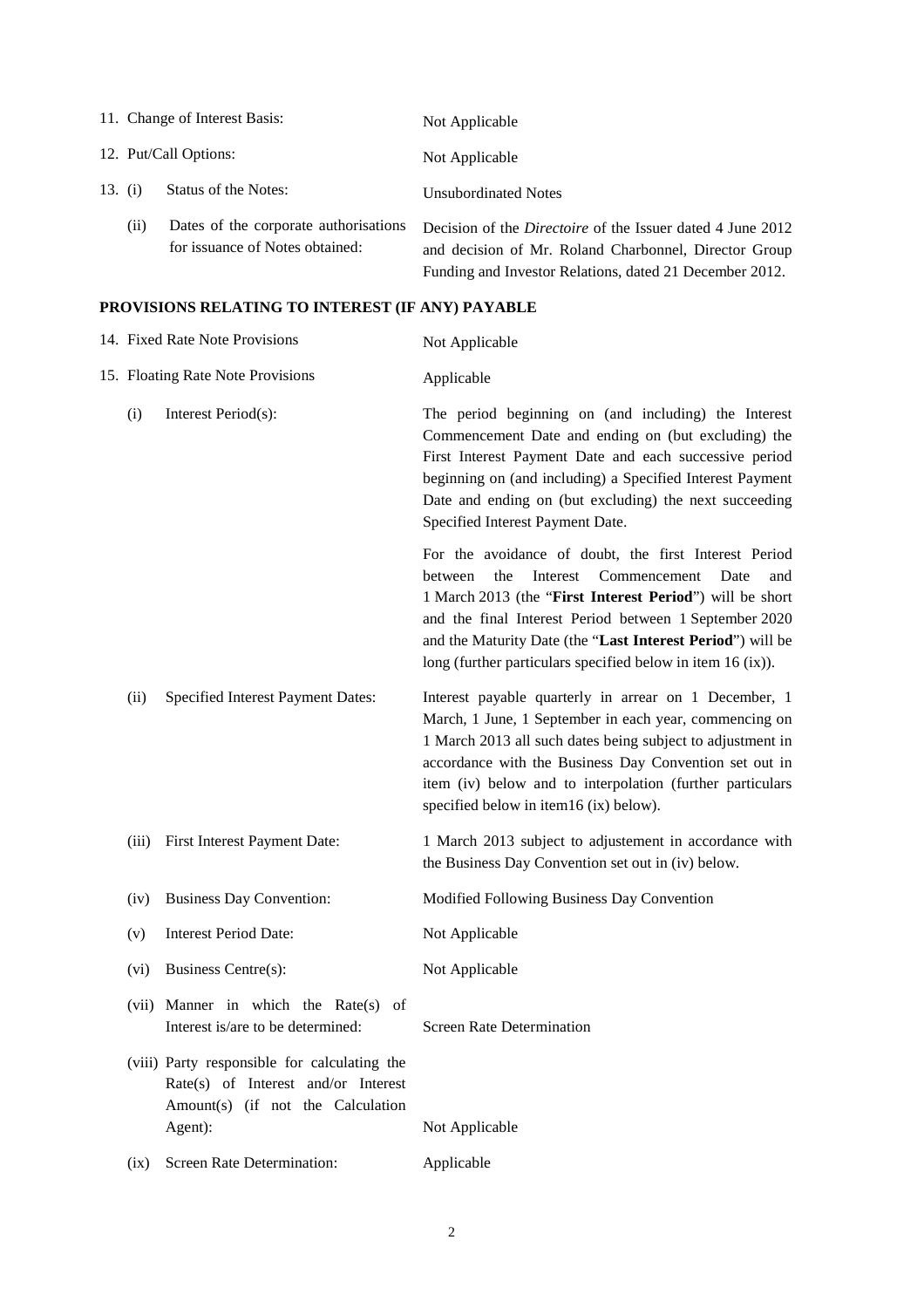|         | - Reference Rate:                                                       | Three (3) month EURIBOR                                         |
|---------|-------------------------------------------------------------------------|-----------------------------------------------------------------|
|         |                                                                         | For the avoidance of doubt:                                     |
|         |                                                                         | - For the First Interest Period:                                |
|         |                                                                         | interpolation between One (1) month Euribor and Two (2)         |
|         |                                                                         | month Euribor                                                   |
|         |                                                                         | - For the Last Interest Period:                                 |
|         |                                                                         | interpolation between Three (3) month Euribor and Four          |
|         |                                                                         | (4) month Euribor                                               |
|         | - Interest Determination Date:                                          | 11.00 a.m. (Brussels time) two (2) TARGET Business              |
|         |                                                                         | Days prior to the first day of each Interest Accrual Period     |
|         | - Relevant Screen Page:                                                 | Reuters EURIBOR01                                               |
| (x)     | FBF Determination:                                                      | Not Applicable                                                  |
| $(x_i)$ | ISDA Determination:                                                     | Not Applicable                                                  |
|         | (xii) Margin(s):                                                        | $+1.11$ per cent. per annum                                     |
|         | (xiii) Minimum Rate of Interest:                                        | Not Applicable                                                  |
|         | (xiv) Maximum Rate of Interest:                                         | Not Applicable                                                  |
|         | (xv) Day Count Fraction:                                                | Actual/360                                                      |
|         | 16. Zero Coupon Note Provisions                                         | Not Applicable                                                  |
|         | 17. Inflation Linked Interest Note Provisions                           | Not Applicable                                                  |
|         | PROVISIONS RELATING TO REDEMPTION                                       |                                                                 |
|         | 18. Call Option                                                         | Not Applicable                                                  |
|         | 19. Put Option                                                          | Not Applicable                                                  |
|         | 20. Final Redemption Amount of each Note:                               | Euro 100,000 per Note of Euro 100,000 Specified<br>Denomination |
|         | Inflation Linked Notes - Provisions relating                            |                                                                 |
|         | to the Final Redemption Amount:                                         | Not Applicable                                                  |
|         | 21. Early Redemption Amount                                             |                                                                 |
| (i)     | Early Redemption Amount(s) of each                                      |                                                                 |
|         | Note payable on redemption for                                          |                                                                 |
|         | taxation reasons (Condition $6(g)$ ), for                               |                                                                 |
|         | illegality (Condition $6(j)$ ) or on event<br>of default (Condition 9): | Euro 100,000 per Note of Euro 100,000 Specified                 |
|         |                                                                         | Denomination                                                    |
|         | Redemption for taxation reasons                                         |                                                                 |
| (ii)    | permitted on days others than Interest                                  |                                                                 |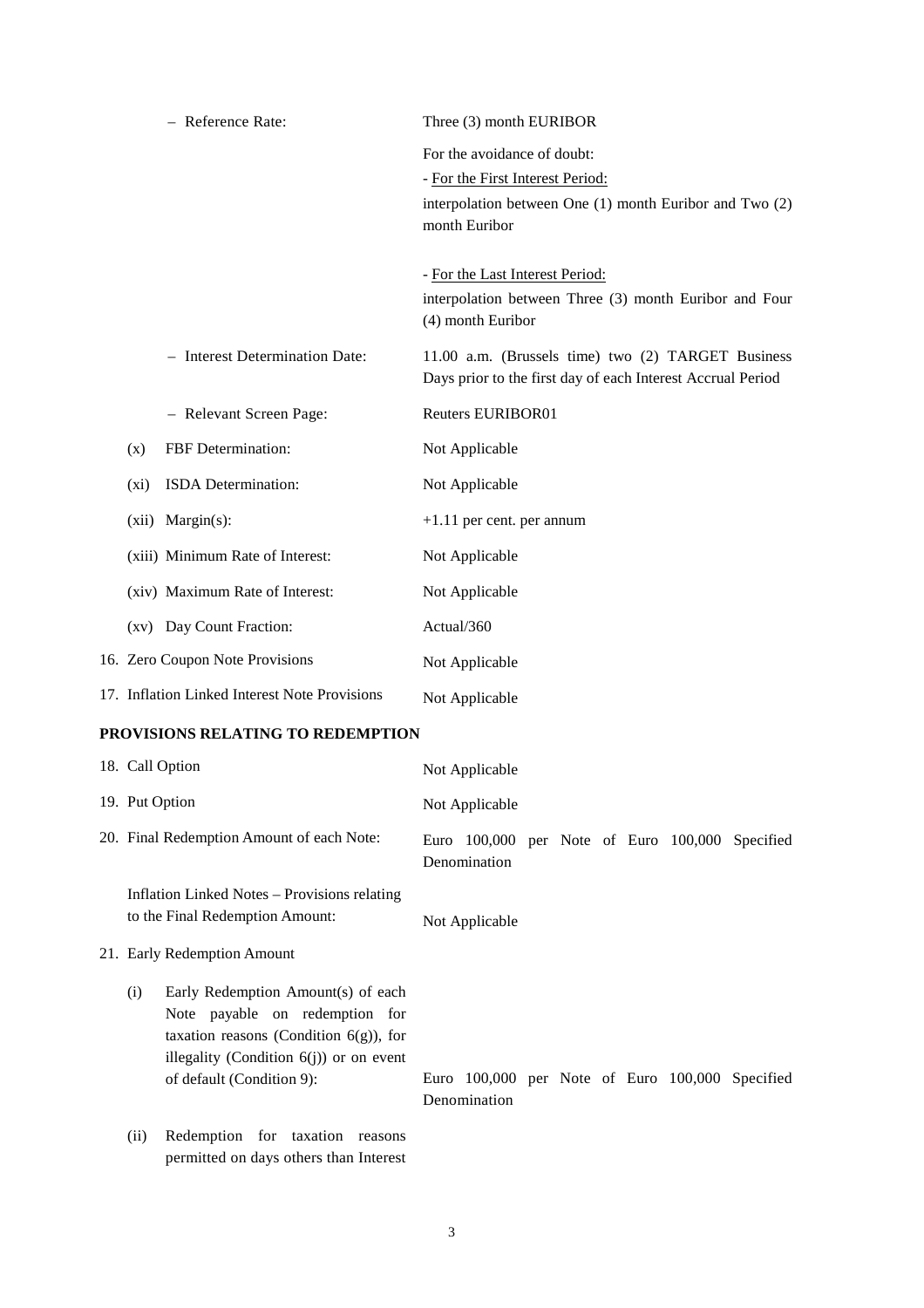Payment Dates (Condition 6(g)): No

| (iii) | Unmatured Coupons to become void     |                |
|-------|--------------------------------------|----------------|
|       | upon early redemption (Materialised  |                |
|       | Bearer Notes only) (Condition 7(f)): | Not Applicable |

## **GENERAL PROVISIONS APPLICABLE TO THE NOTES**

| 22. Form of Notes:                                                                                                          |                                                                                                                  | <b>Dematerialised Notes</b>                                                                                                                                                                                                                                           |  |  |
|-----------------------------------------------------------------------------------------------------------------------------|------------------------------------------------------------------------------------------------------------------|-----------------------------------------------------------------------------------------------------------------------------------------------------------------------------------------------------------------------------------------------------------------------|--|--|
| (i)                                                                                                                         | Form of Dematerialised Notes:                                                                                    | Bearer form (au porteur)                                                                                                                                                                                                                                              |  |  |
| (ii)                                                                                                                        | <b>Registration Agent:</b>                                                                                       | Not Applicable                                                                                                                                                                                                                                                        |  |  |
| (iii)                                                                                                                       | Temporary Global Certificate:                                                                                    | Not Applicable                                                                                                                                                                                                                                                        |  |  |
| (iv)                                                                                                                        | Applicable TEFRA exemption:                                                                                      | Not Applicable                                                                                                                                                                                                                                                        |  |  |
|                                                                                                                             | 23. Financial Centre(s):                                                                                         | Not Applicable                                                                                                                                                                                                                                                        |  |  |
| 24. Talons for future Coupons or Receipts to be<br>attached to Definitive Notes (and dates on<br>which such Talons mature): |                                                                                                                  | Not Applicable                                                                                                                                                                                                                                                        |  |  |
| 25. Details relating to Instalment Notes: amount<br>of each instalment, date on which each<br>payment is to be made:        |                                                                                                                  | Not Applicable                                                                                                                                                                                                                                                        |  |  |
|                                                                                                                             | 26. Redenomination provisions:                                                                                   | Not Applicable                                                                                                                                                                                                                                                        |  |  |
|                                                                                                                             | 27. Purchase in accordance with Article L.213-1<br>A and D.213-1 A of the French Code<br>monétaire et financier: | Applicable                                                                                                                                                                                                                                                            |  |  |
|                                                                                                                             | 28. Consolidation provisions:                                                                                    | Not Applicable                                                                                                                                                                                                                                                        |  |  |
| 29. Masse:                                                                                                                  |                                                                                                                  | Contractual Masse shall apply<br>Name and address of the Representative:<br><b>BNP Paribas Securities Services</b><br>Global Corporate Trust<br>Les Grands Moulins de Pantin<br>9, rue du Débarcadère<br>93500 Pantin<br>France<br>represented by Mr. Sylvain Thomazo |  |  |
|                                                                                                                             |                                                                                                                  | Name and address of the alternate Representative:<br>Sandrine d'Haussy<br>69, avenue Gambetta<br>94100 Saint Maur des Fosses<br>France<br>The Representative will receive a remuneration of Euro<br>2,000 (excluding VAT)                                             |  |  |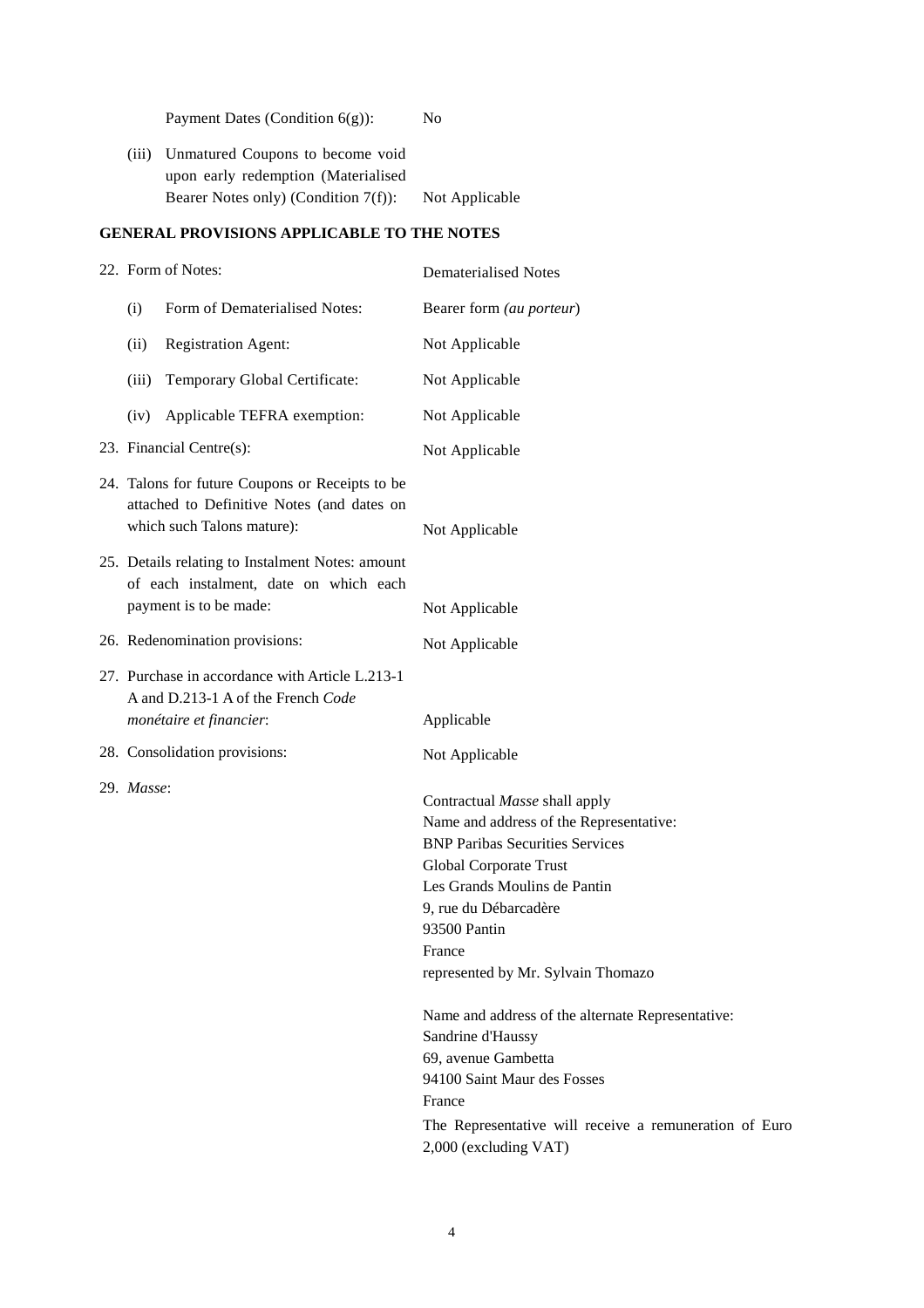### **GENERAL**

30. The aggregate principal amount of Notes issued has been translated into Euro at the rate of  $[\cdot]$  producing a sum of: Not Applicable

### **RESPONSIBILITY**

The Issuer accepts responsibility for the information contained in these Final Terms.

Signed on behalf of BPCE

Duly represented by:

Roland Charbonnel, Director Group Funding and Investor relations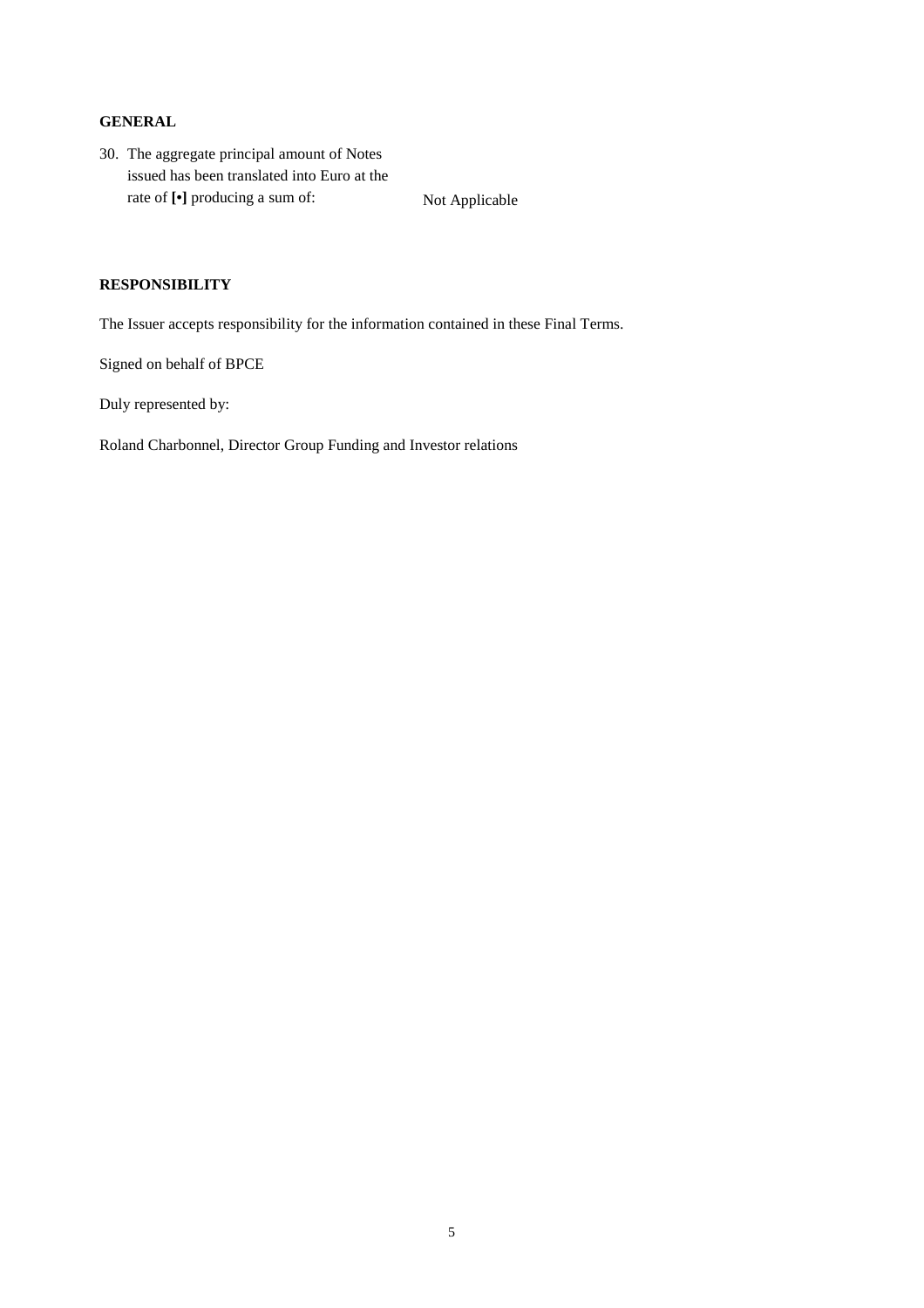## **PART B – OTHER INFORMATION**

#### **1. LISTING AND ADMISSION TO TRADING**

| (i) Lisintg and Admission to    | Application has been made by the Issuer (or on its behalf) for    |
|---------------------------------|-------------------------------------------------------------------|
| trading:                        | the Notes to be admitted to trading on Euronext Paris with effect |
|                                 | from 8 January 2013.                                              |
| (ii) Estimate of total expenses |                                                                   |

related to admission to trading: Euro 4,000

### **2. RATINGS**

Ratings: Not Applicable

## **3. NOTIFICATION**

Not Applicable

## **4. INTERESTS OF NATURAL AND LEGAL PERSONS INVOLVED IN THE ISSUE**

Save as discussed in "Subscription and Sale", so far as the Issuer is aware, no person involved in the offer of the Notes has an interest material to the offer.

#### **5. REASONS FOR THE OFFER, ESTIMATED NET PROCEEDS AND TOTAL EXPENSES**

| (i) Reasons for the offer:      | See "Use of Proceeds" wording in Base Prospectus |
|---------------------------------|--------------------------------------------------|
| (ii) Estimated net proceeds:    | Euro 4.500,000                                   |
| (iii) Estimated total expenses: | Euro 4.000                                       |

## **7.** *Floating Rate Notes only* **- HISTORIC INTEREST RATES**

Details of historic EURIBOR rates can be obtained from Reuters Screen EURIBOR01.

#### **9. OPERATIONAL INFORMATION**

| <b>ISIN</b> Code: |                                                                         | FR0011383447 |
|-------------------|-------------------------------------------------------------------------|--------------|
|                   | Common Code:                                                            | 087140237    |
| Depositaries:     |                                                                         |              |
| (i)               | Euroclear France to act as<br>Central Depositary:                       | Yes          |
| (ii)              | Depositary<br>Common<br>for<br>Euroclear and Clearstream<br>Luxembourg: | Yes          |